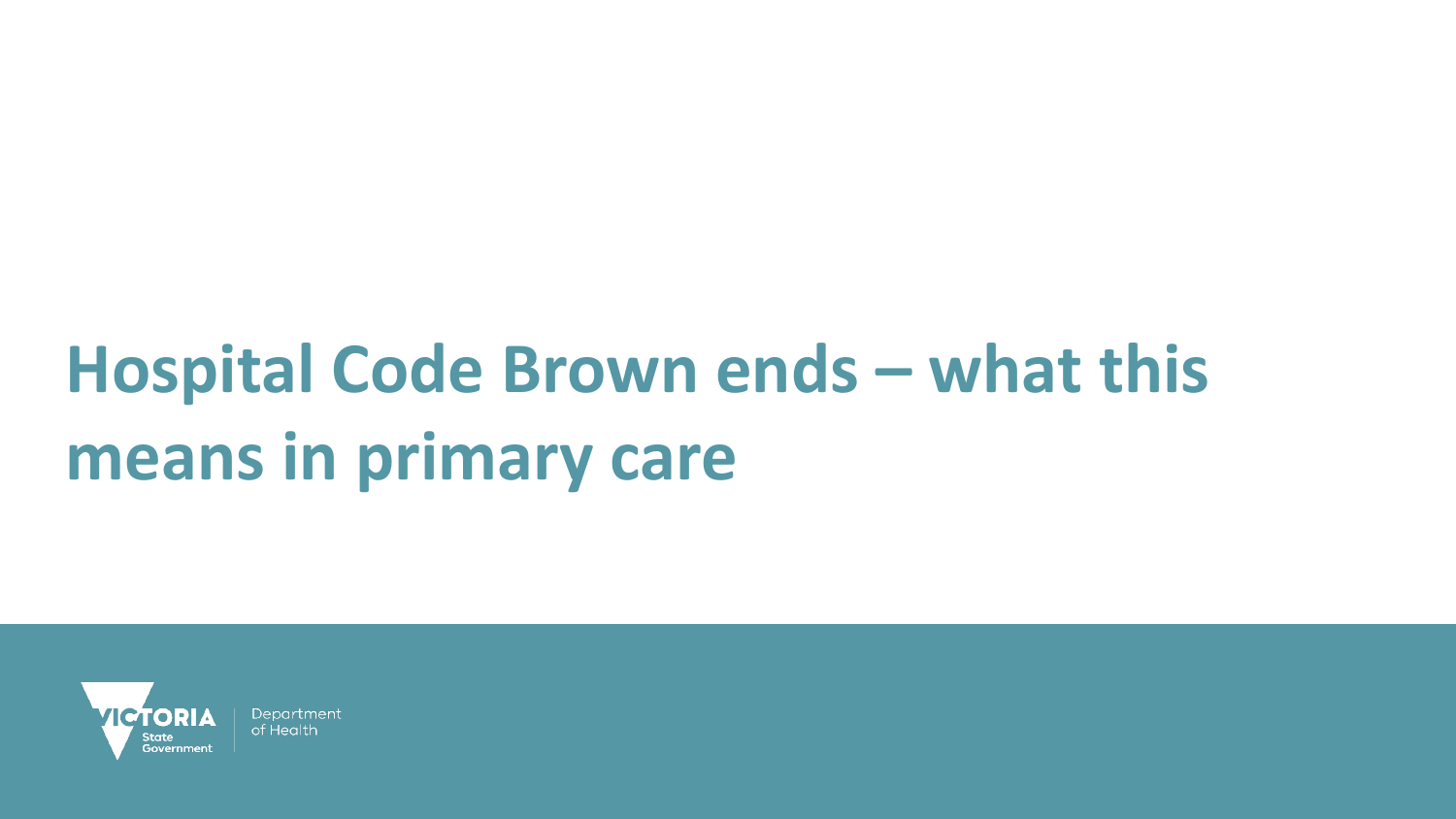### **Background**

- A pandemic Code Brown commenced at midday on 19 January 2022 in response to a state-wide emergency brought about by COVID Omicron outbreak
- The de-escalation of the Code Brown was activated at midday on 14 February 2022

### **What are the next steps?**

- Although the total number of COVID patients hospitalised is trending down, the health workforce and overarching system remains under significant pressure
- Standing down Code Brown does not remove the protections and initiatives in place before its commencement (e.g. alternative workforce and surge models of care)
- The Health Service Response Centre, which was activated early in the Omicron wave to manage Code Brown, will, in the short term, oversee and coordinate the return of services (e.g. elective surgery) and support the system to transition to a COVID BAU operating environment
- Health systems should remain in a state of readiness due to potential increasing system demands

#### **OFFICIAL**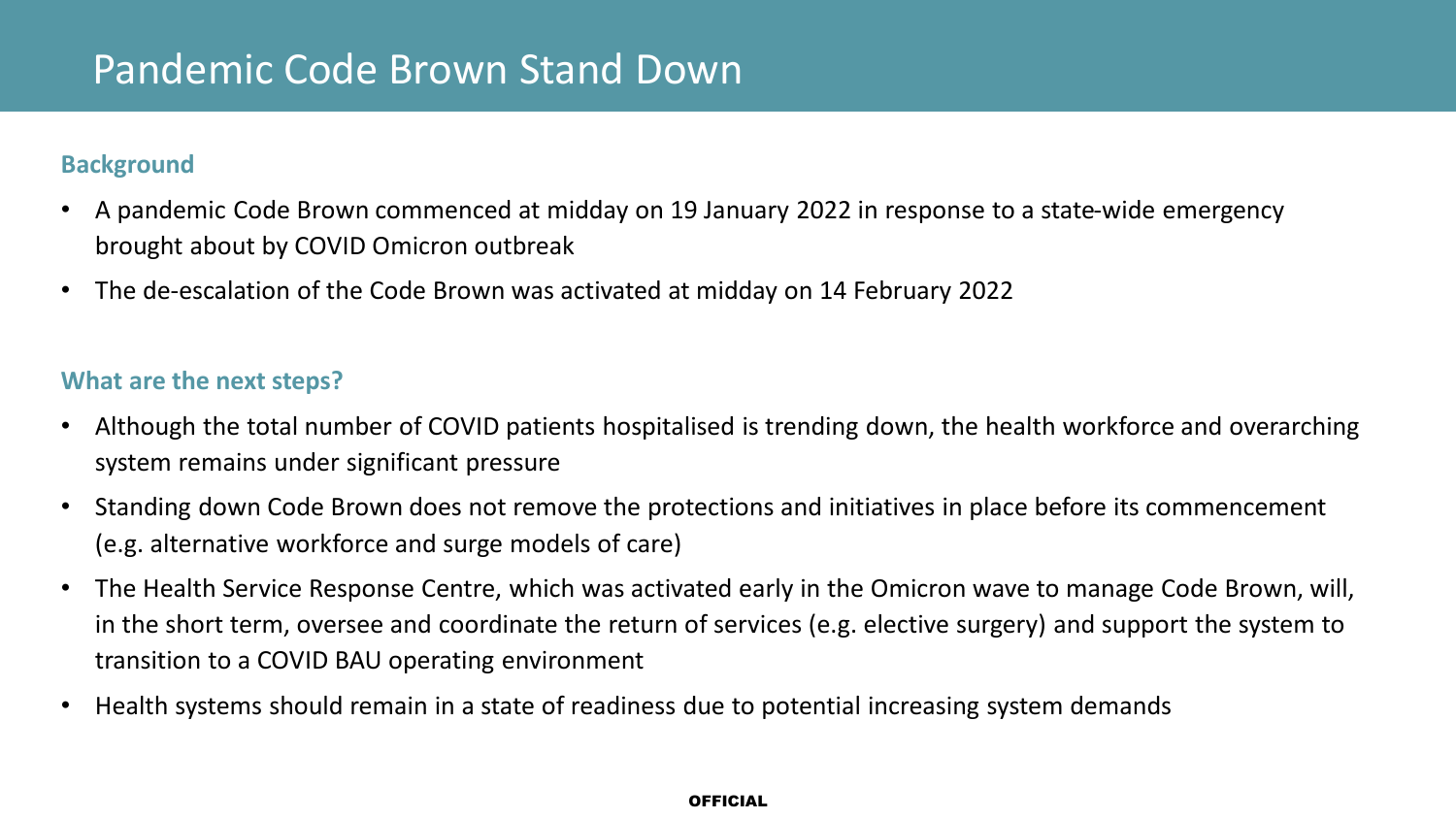### Pandemic Code Brown Stand Down

**What does the "new normal" (post-Code Brown) look like in terms of ongoing hospital services, surgery, outpatients, ED?**

- A continuation of some public health restrictions to protect the health system and phased re-commencement of health service activity will support the workforce and promote the quality and safety of healthcare delivery
- Planned activity such as outpatient appointments, elective procedures and therapy will be carefully assessed and resumed in a manner that promotes equitable access along with safe and efficient delivery
- The lifting of surgery restrictions is starting with private hospitals which are less involved in the care of COVID patients, along with regional public hospitals
- Patients waiting for non-urgent elective surgery should reach out to their GP if their condition gets worse, so they can be reviewed and re-prioritised to a more urgent category if required